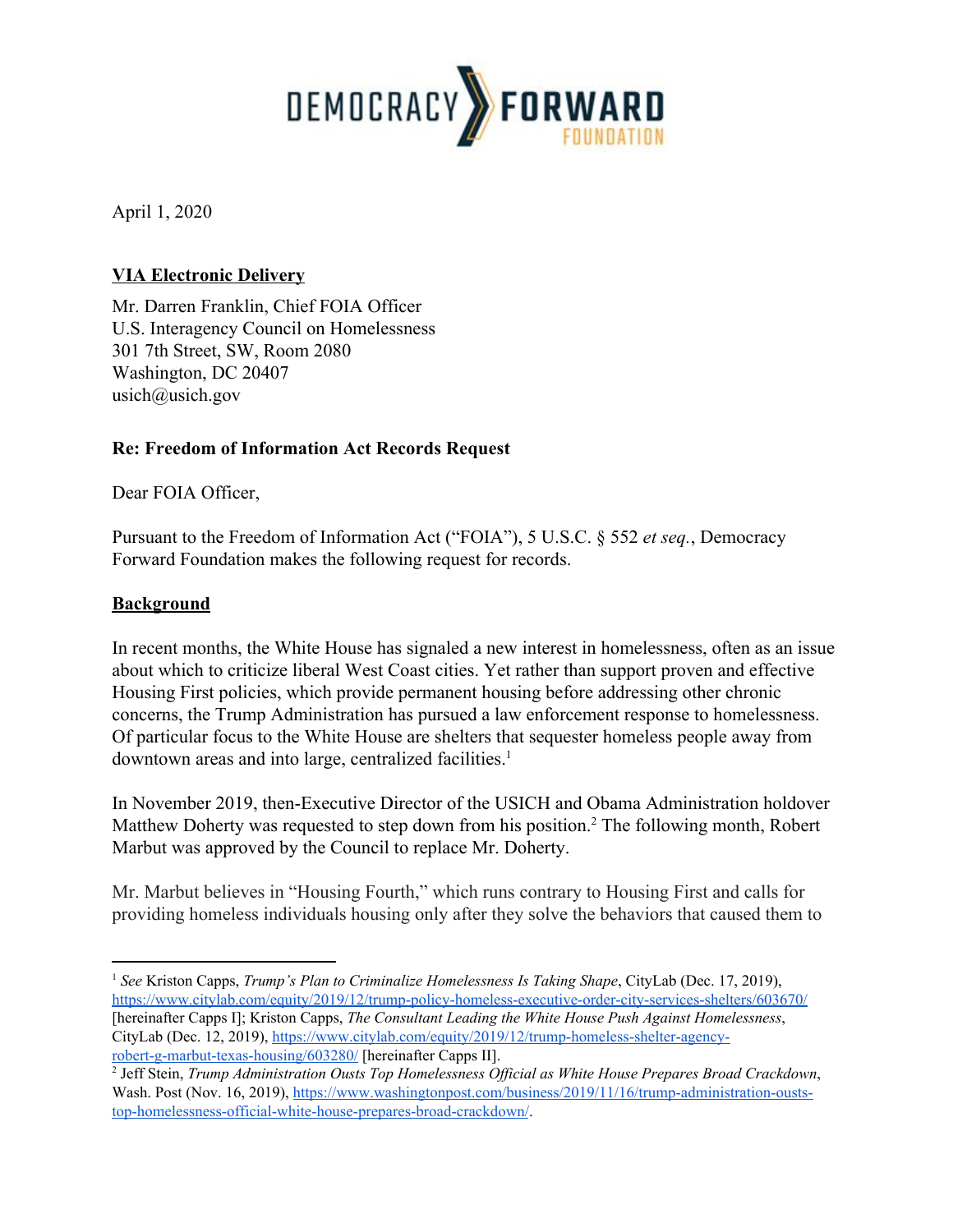be homeless—failings that Mr. Marbut sees as personal, not systemic.<sup>3</sup> He is also the founder and former CEO of Haven for Hope, a shelter complex in San Antonio, Texas. Billed as a "transformational campus," the shelter complex includes an exposed courtyard where residents struggling with substance abuse must sleep until they pass a required drug test to gain access to one of the complex's roofed facilities. The courtyard garnered a reputation as a place of despair as shelter residents reported hundreds of crimes every year, including assaults, rapes, and threats of terror.<sup>4</sup> Mr. Marbut left Haven for Hope within a year and began working as a consultant, exporting the Haven for Hope model to other cities.<sup>5</sup>

Upon Mr. Marbut's appointment, 75 members of Congress signed a letter to President Trump calling Mr. Marbut "unqualified, unprepared, and disdainful of the mission of the critically important federal agency which he has been appointed to lead" and expressed dismay that the Administration "would pick someone whose professional work is based on practices that are cruel, punitive, ineffectual, and expensive to run the only federal agency tasked with ending homelessness."<sup>6</sup> In addition, Ranking Member of the Senate Banking, Housing and Urban Affairs Committee, U.S. Senator Sherrod Brown, wrote to HUD seeking answers regarding Marbut's appointment.<sup>7</sup>

## **Records Requested**

In an effort to better understand, and explain to the public, Robert Marbut's activities as Executive Director of the USICH, Democracy Forward requests the USICH produce the following within twenty (20) days:

1. All correspondence, including attachments thereto, between Robert Marbut and state or local governments.

The date range for the above requests is December 10, 2019 until the date the search is performed.

### **Scope of Search**

For responsive records, please search for records regardless of format, including paper records, electronic records, audiotapes, videotapes, photographs, data, and graphical materials. This request includes, without limitation, all correspondence, letters, emails, text messages, calendar entries, facsimiles, telephone messages, voice mail messages, and transcripts, notes, minutes, or audio or video recordings of any meetings, telephone conversations, or discussions. In searching

<sup>3</sup> *See* Capps II.

<sup>4</sup> *Id.*

<sup>5</sup> *Id.*

<sup>6</sup> Letter from 75 Members of Congress to President Trump (Dec. 6, 2019), *available at* [https://cdn.theatlantic.com/assets/media/files/congress\\_letter\\_to\\_usich.pdf](https://cdn.theatlantic.com/assets/media/files/congress_letter_to_usich.pdf).

<sup>7</sup> Letter from U.S. Senator Sherrod Brown to David C. Woll, Principal Deputy Assistant Sec'y for Cmty. Planning and Dev., HUD (Dec. 9, 2019), *available at* [https://www.brown.senate.gov/newsroom/press/release/brown](https://www.brown.senate.gov/newsroom/press/release/brown-demands-answers-on-administrations-policy-and-personnel-choices-related-to-homelessness)[demands-answers-on-administrations-policy-and-personnel-choices-related-to-homelessness](https://www.brown.senate.gov/newsroom/press/release/brown-demands-answers-on-administrations-policy-and-personnel-choices-related-to-homelessness).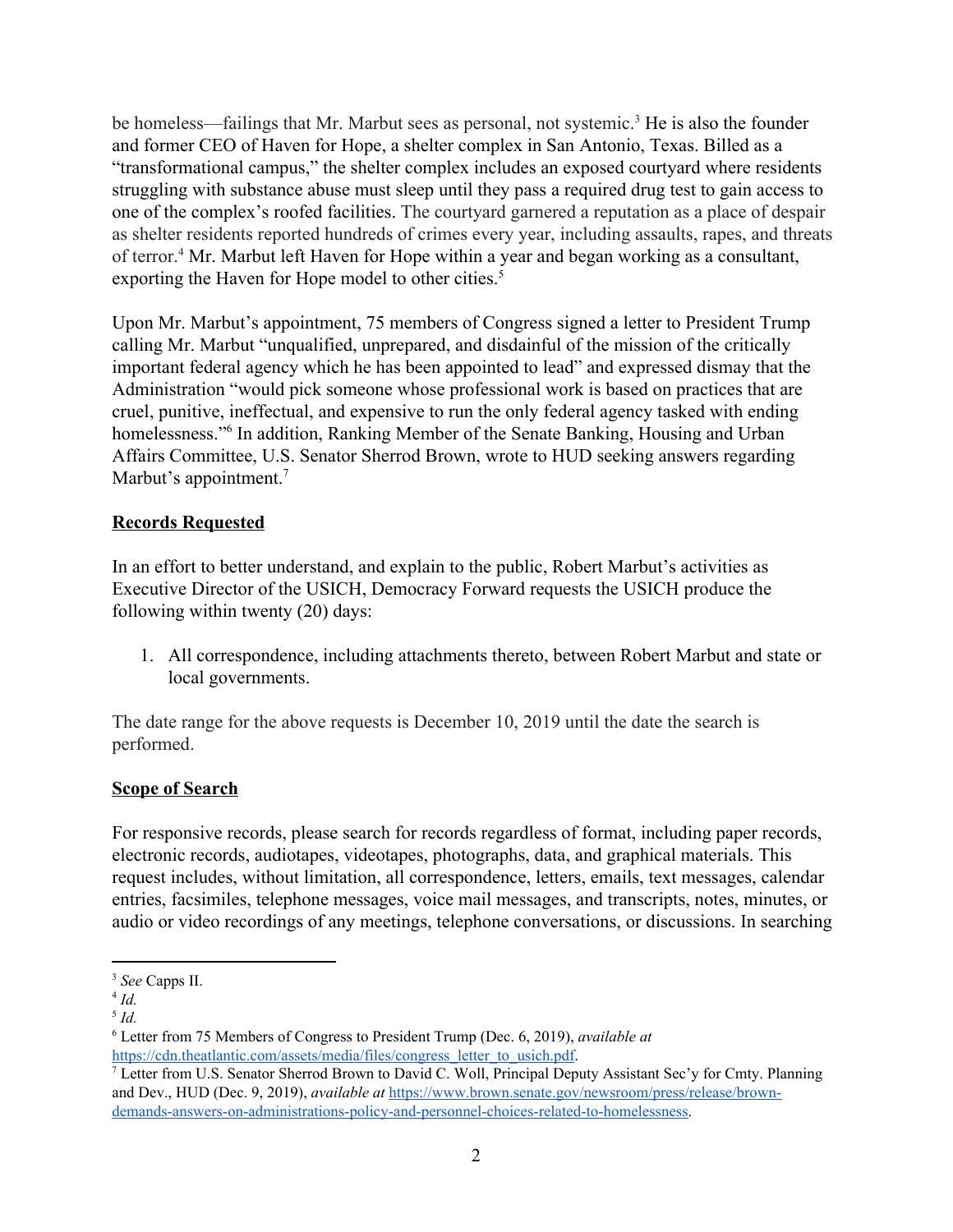for responsive records, however, please exclude publicly available materials such as news clips that mention otherwise responsive search terms.

FOIA requires agencies to disclose information, with only limited exceptions for information that would harm an interest protected by a specific exemption or where disclosure is prohibited by law. 5 U.S.C. § 552(a)(8)(A). In the event that any of the requested documents cannot be disclosed in their entirety, we request that you release any material that can be reasonably segregated. *See id.* § 552(b). Should any documents or portions of documents be withheld, we further request that you state with specificity the description of the document to be withheld and the legal and factual grounds for withholding any documents or portions thereof in an index, as required by *Vaughn v. Rosen*, 484 F.2d 820 (D.C. Cir. 1973). Should any document include both disclosable and non-disclosable material that cannot reasonably be segregated, we request that you describe what proportion of the information in a document is non-disclosable and how that information is dispersed throughout the document. *Mead Data Cent., Inc. v. U.S. Dep't of Air Force*, 566 F.2d 242, 261 (D.C. Cir. 1977).

If requested records are located in, or originated in, another agency, department, office, installation or bureau, please refer this request or any relevant portion of this request to the appropriate entity.

Please respond to this request in writing within 20 working days as required under 5 U.S.C. §  $552(a)(6)(A)(i)$ . If all of the requested documents are not available within that time period, we request that you provide us with all requested documents or portions of documents that are available within that time period. If all relevant records are not produced within that time period, we are entitled to a waiver of fees for searching and duplicating records under 5 U.S.C. §  $552(a)(4)(A)(viii)(I).$ 

# **Fee Waiver Request**

Pursuant to 5 U.S.C. § 552(a)(4)(A)(iii), Democracy Forward Foundation requests a waiver of all fees associated with processing records for this request. FOIA requires documents to be furnished to requesters at no fee or reduced fees when "if disclosure of the information is in the public interest because it is likely to contribute significantly to public understanding of the operations or activities of the government and is not primarily in the commercial interest of the requester." 5 U.S.C.  $\S$  552(a)(4)(A).

*The disclosure of records sought by this Request is likely to contribute significantly to the public understanding of the operations or activities of the government.*

As described above, Robert Marbut's activities are an issue of significant and ongoing public attention, and the records requested will contribute to the public's understanding of the operation and activities of the government. In particular, these records seek to address outstanding questions surrounding Mr. Marbut's work and will shed light on the Administration's policies and priorities surrounding homelessness.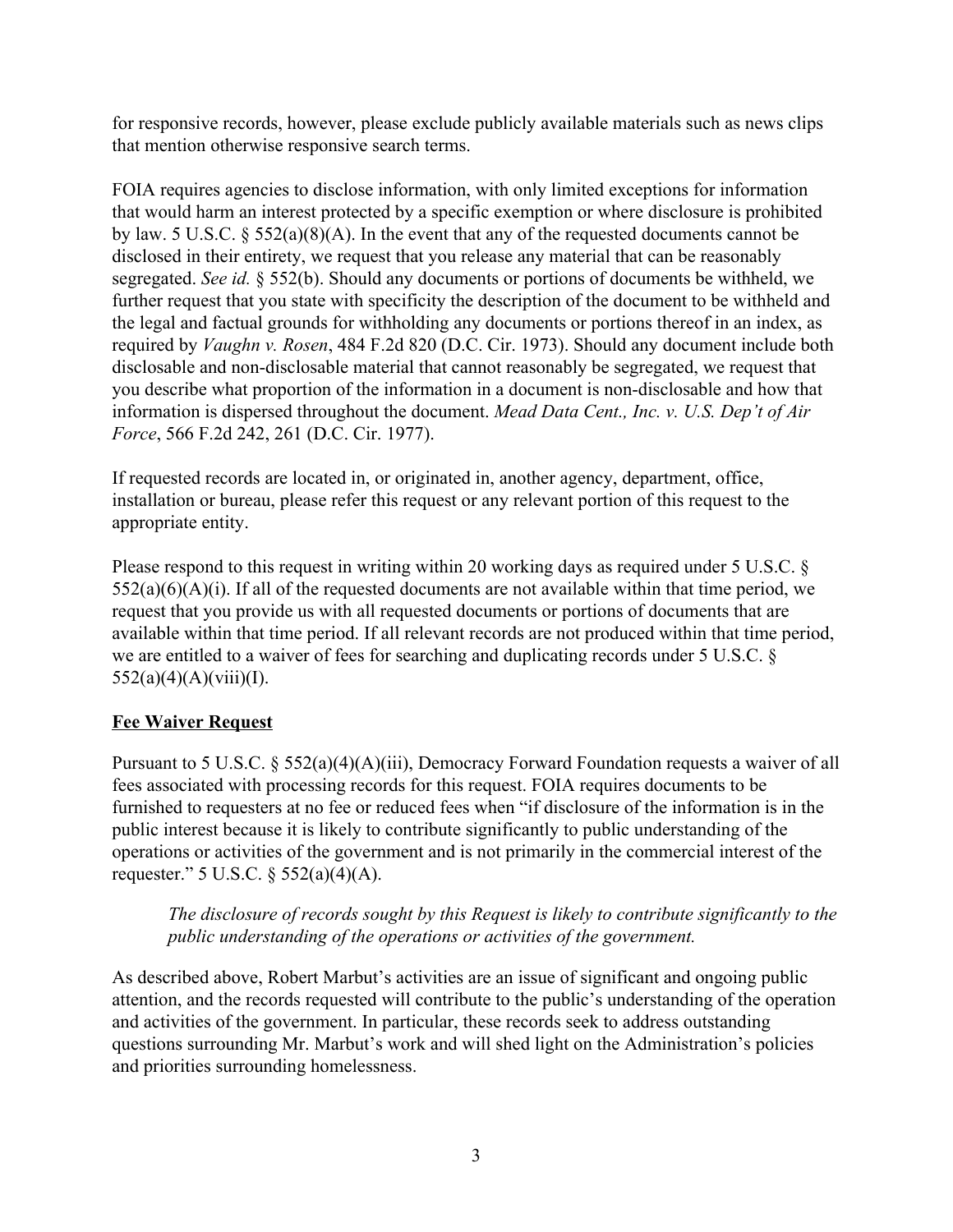*Democracy Forward Foundation is able to, and regularly does, disseminate Records obtained through FOIA requests to a broad audience of persons interested in the subject matter.*

In determining whether a fee waiver is appropriate, courts consider whether a requester has a "demonstrated . . . ability to disseminate the requested information," *Cause of Action v. F.T.C.*, 799 F.3d 1108, 1116-17 (D.C. Cir. 2015), and whether the requester regularly disseminates records obtained through FOIA to "a reasonably broad audience of persons interested in the subject" of its work. *Carney v. U.S. Dep't of Justice*, 19 F.3d 807, 814-15 (2d Cir. 1994). FOIA does not require a requester to describe exactly how it intends to disseminate the information requested, as that would require "pointless specificity"; all that is necessary is for a requester to adequately demonstrate its "ability to publicize disclosed information." *Judicial Watch, Inc. v. Rossotti*, 326 F.3d 1309, 1314 (D.C. Cir. 2003). In evaluating a fee waiver request, courts consider how a requester actually communicates information collected through FOIA to the public, including press releases or a website where documents received are made available, *see id.*, or whether the requester has a history of "contacts with any major news<sup>[]</sup> companies" that suggest an ability to disseminate materials of interest through the press. *Larson v. C.I.A.*, 843 F.2d 1481, 1483 (D.C. Cir. 1988) (upholding a denial of a fee waiver to a requester who had failed to identify his relationships with newspaper companies that could disseminate documents).

DFF has a demonstrated ability to disseminate information of public interest requested through FOIA, and intends to publicize records DFF receives that contribute significantly to the public's understanding of the operations of government.

DFF operates a dedicated communications staff with deep relations with a wide variety of national publications. When DFF obtains materials through FOIA requests that are of significant public interest, DFF's communications staff regularly works to ensure that these materials and their contents are featured in press articles educating the public about the operation of government; many articles feature additional commentary and analysis from DFF staff about those materials and their relevance to policy issues of public interest.<sup>8</sup>

<sup>8</sup> *See*, *e.g.*, Alexander Nazaryan, *Why did right-wing troll Charles C. Johnson meet with Commerce Secretary Wilbur Ross?*, Yahoo News (May 14, 2019),

[https://news.yahoo.com/why-did-rightwing-troll-charles-c-johnson-want-to-meet-with-commerce-secretary-wilbur-r](https://news.yahoo.com/why-did-rightwing-troll-charles-c-johnson-want-to-meet-with-commerce-secretary-wilbur-ross-090000636.html) [oss-090000636.html;](https://news.yahoo.com/why-did-rightwing-troll-charles-c-johnson-want-to-meet-with-commerce-secretary-wilbur-ross-090000636.html) Derek Kravitz and Jack Gillum, *"Happy to Do It": Emails Show Current FAA Chief Coordinated With Ex-Lobbyist Colleagues on Policy*, ProPublica (Mar. 27, 2019),

<https://www.propublica.org/article/dan-elwell-current-faa-chief-coordinated-with-ex-lobbyist-colleagues-on-policy>; Hamid Aleaziz, *Emails Show US Border Of icials Didn't Receive "Zero Tolerance" Guidance Until After the Policy Was Enacted*, Buzzfeed News (Feb. 28, 2019),

[https://www.buzzfeednews.com/article/hamedaleaziz/zero-tolerance-policy-guidance-dhs-family-separation;](https://www.buzzfeednews.com/article/hamedaleaziz/zero-tolerance-policy-guidance-dhs-family-separation) Jonathan Cohn and Jeffrey Young, *Emails Show Trump Administration Was Told Obamacare Ad Cuts Could Hurt Enrollment*, Huffpost (Dec. 17, 2018),

[https://www.huffingtonpost.com/entry/trump-verma-obamacare-advertising-cut\\_us\\_5c115061e4b084b082ff8dba](https://www.huffingtonpost.com/entry/trump-verma-obamacare-advertising-cut_us_5c115061e4b084b082ff8dba); Madison Pauly, *When the Biggest Prison Company Complained About a California Sanctuary Law, ICE Listened*, Mother Jones (Dec. 7, 2018),

[https://www.motherjones.com/politics/2018/12/geo-memo-private-prison-california-immigration/;](https://www.motherjones.com/politics/2018/12/geo-memo-private-prison-california-immigration/) Eliza Rellman, 'Just answer the question and kill this story': In internal emails, Heather Nauert criticized Rex Tillerson's refusal to *deny reports that he called Trump a 'moron,'* Business Insider (Nov. 2, 2018), [https://www.businessinsider.com/heather-nauert-rex-tillerson-trump-moron-2018-11;](https://www.businessinsider.com/heather-nauert-rex-tillerson-trump-moron-2018-11) Rebecca Klein, *Lawsuit*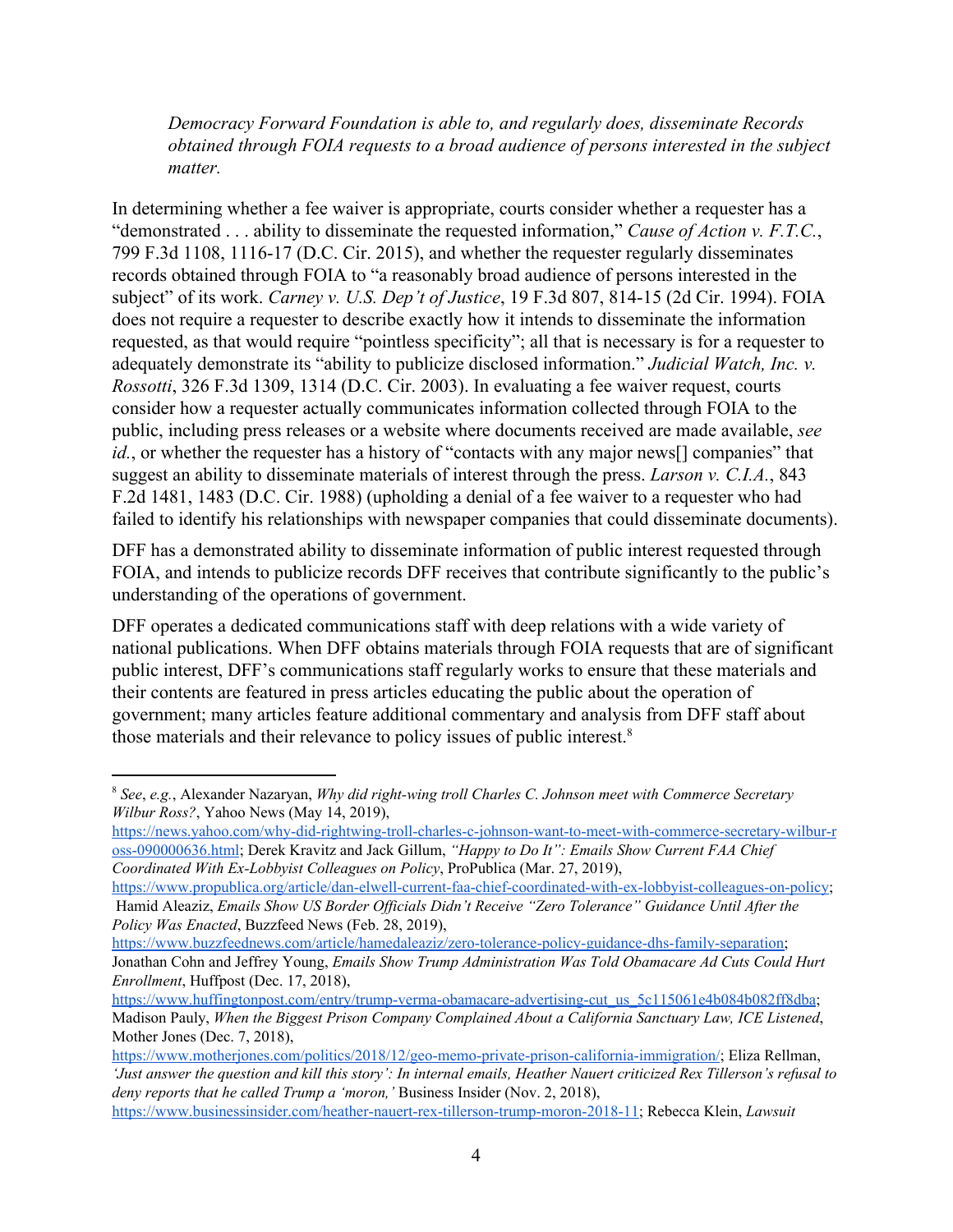Additionally, DFF regularly sends press releases and other materials to over 6,000 members of the press and the over 7,000 members on our organization's email list, discussing ongoing legal developments related to executive branch policymaking. These materials often include descriptions and analysis of information obtained by DFF through its FOIA requests.<sup>9</sup> In

[https://m.huffpost.com/us/entry/us\\_5bd9ff6ee4b01abe6a1ad4a9;](https://m.huffpost.com/us/entry/us_5bd9ff6ee4b01abe6a1ad4a9) Nick Penzenstadler, *A year after Vegas shooting, ATF emails reveal blame, alarm over bump stocks*, USA Today (Oct. 1, 2018),

[https://www.usatoday.com/story/news/2018/10/01/year-after-vegas-shooting-atf-emails-reveal-blame-alarm-over-bu](https://www.usatoday.com/story/news/2018/10/01/year-after-vegas-shooting-atf-emails-reveal-blame-alarm-over-bump-stocks/1432137002/) [mp-stocks/1432137002/;](https://www.usatoday.com/story/news/2018/10/01/year-after-vegas-shooting-atf-emails-reveal-blame-alarm-over-bump-stocks/1432137002/) Jessica Kwong, *Ivanka Trump was more than complicit in Obama equal pay rollback-she had a hand in it, watchdog alleges*, Newsweek (Aug. 29, 2018),

<https://www.newsweek.com/ivanka-trump-equal-pay-complicit-obama-1093833>; Vera Bergengruen, *New Emails Show What Happens When The Pentagon Has To Scramble To Catch Up To Trump*, Buzzfeed News (July 25, 2018),

[https://www.buzzfeednews.com/article/verabergengruen/these-emails-show-what-happens-when-the-white-house-ke](https://www.buzzfeednews.com/article/verabergengruen/these-emails-show-what-happens-when-the-white-house-keeps) [eps;](https://www.buzzfeednews.com/article/verabergengruen/these-emails-show-what-happens-when-the-white-house-keeps) Erin Dooley, *Exclusive: Former for-profit college executive shaped Education Department policy that could benefit former employers: Documents*, ABC News (May 15, 2017),

[https://abcnews.go.com/US/exclusive-profit-college-executive-shaped-education-department-policy/story?id=55108](https://abcnews.go.com/US/exclusive-profit-college-executive-shaped-education-department-policy/story?id=55108981) [981;](https://abcnews.go.com/US/exclusive-profit-college-executive-shaped-education-department-policy/story?id=55108981) Heidi Przybyla, *Notes, emails reveal Trump appointees' war to end HHS teen pregnancy program*, NBC News (Mar. 20, 2018),

[https://www.nbcnews.com/politics/politics-news/notes-emails-reveal-trump-appointees-war-end-hhs-teen-pregnancy](https://www.nbcnews.com/politics/politics-news/notes-emails-reveal-trump-appointees-war-end-hhs-teen-pregnancy-n857686) [-n857686](https://www.nbcnews.com/politics/politics-news/notes-emails-reveal-trump-appointees-war-end-hhs-teen-pregnancy-n857686); Dominic Holden, *Documents Show The Trump Administration Approved Bump Stocks Before It Opposed Them*, Buzzfeed News (Mar. 22, 2018),

[https://www.buzzfeednews.com/article/dominicholden/trump-administration-bump-stocks;](https://www.buzzfeednews.com/article/dominicholden/trump-administration-bump-stocks) Bernard Condon, *Trump Advisor Denies He Cheered End of Tunnel Funding Deal*, Associated Press (Feb. 13, 2018), *available at*

[https://www.usnews.com/news/business/articles/2018-02-13/trump-adviser-denies-he-cheered-end-of-tunnel-fundin](https://www.usnews.com/news/business/articles/2018-02-13/trump-adviser-denies-he-cheered-end-of-tunnel-funding-deal) [g-deal;](https://www.usnews.com/news/business/articles/2018-02-13/trump-adviser-denies-he-cheered-end-of-tunnel-funding-deal) Celeste Katz, *Interior Department tapped wildfire preparedness funds for Ryan Zinke helicopter tour*, Newsweek (Dec. 29, 2017),

<https://www.newsweek.com/ryan-zinke-interior-department-helicopters-wildfires-757857>.

<sup>9</sup> *See*, *e.g.*, *BREAKING: At Congressional Hearing, Sec. DeVos Confronted With Records Revealing Trump Administration's Unlawful Decision to Permit Federal Funds to Arm Teachers* (Apr. 10, 2019),

[https://democracyforward.org/press/breaking-at-congressional-hearing-sec-devos-confronted-with-records-revealing](https://democracyforward.org/press/breaking-at-congressional-hearing-sec-devos-confronted-with-records-revealing-trump-administrations-unlawful-decision-to-permit-federal-funds-to-arm-teachers/) [-trump-administrations-unlawful-decision-to-permit-federal-funds-to-arm-teachers/;](https://democracyforward.org/press/breaking-at-congressional-hearing-sec-devos-confronted-with-records-revealing-trump-administrations-unlawful-decision-to-permit-federal-funds-to-arm-teachers/)

*BREAKING: New Evidence Reinforces Claim Trump's Title IX Policy Was Based on Sexist Stereotypes, Rendering it Unconstitutional* (Nov. 1, 2018),

[https://democracyforward.org/press/breaking-new-evidence-reinforces-claim-trumps-title-ix-policy-was-based-on-se](https://democracyforward.org/press/breaking-new-evidence-reinforces-claim-trumps-title-ix-policy-was-based-on-sexist-stereotypes-rendering-it-unconstitutional/) [xist-stereotypes-rendering-it-unconstitutional/;](https://democracyforward.org/press/breaking-new-evidence-reinforces-claim-trumps-title-ix-policy-was-based-on-sexist-stereotypes-rendering-it-unconstitutional/) *On 1-Year Anniversary of Equal Pay Roll Back, New Documents Reveal Ivanka Trump's Role in Trump Administration Decision to Roll Back Protections for Women and Working Families* (Aug. 29, 2018),

[https://democracyforward.org/press/on-1-year-anniversary-of-equal-pay-roll-back-new-documents-reveal-ivanka-tru](https://democracyforward.org/press/on-1-year-anniversary-of-equal-pay-roll-back-new-documents-reveal-ivanka-trumps-role-in-trump-administration-decision-to-roll-back-protections-for-women-and-working-families/) [mps-role-in-trump-administration-decision-to-roll-back-protections-for-women-and-working-families/](https://democracyforward.org/press/on-1-year-anniversary-of-equal-pay-roll-back-new-documents-reveal-ivanka-trumps-role-in-trump-administration-decision-to-roll-back-protections-for-women-and-working-families/); *Democracy Forward Demands Ethics Investigation into White House Of icial's Role in Developing Special Drug Pricing Project With Novartis* (July 11, 2018),

[https://democracyforward.org/press/democracy-forward-demands-ethics-investigation-into-white-house-officials-rol](https://democracyforward.org/press/democracy-forward-demands-ethics-investigation-into-white-house-officials-role-in-developing-special-drug-pricing-project-with-novartis/) [e-in-developing-special-drug-pricing-project-with-novartis/](https://democracyforward.org/press/democracy-forward-demands-ethics-investigation-into-white-house-officials-role-in-developing-special-drug-pricing-project-with-novartis/); *BREAKING: New Records Reveal DeVos Senior Advisor And Former For-Profit College Executive Directed Rollback of Protections Against Predatory Student Loans* (May 15, 2018),

[https://democracyforward.org/press/breaking-new-records-reveal-devos-senior-advisor-former-profit-college-execut](https://democracyforward.org/press/breaking-new-records-reveal-devos-senior-advisor-former-profit-college-executive-directed-rollback-protections-predatory-student-loans/) [ive-directed-rollback-protections-predatory-student-loans/](https://democracyforward.org/press/breaking-new-records-reveal-devos-senior-advisor-former-profit-college-executive-directed-rollback-protections-predatory-student-loans/); *BREAKING: New Records Suggest Trump-Appointed Political Of icials Drove HHS Decision To End Program Grants That Have Helped Reduce Teen Pregnancy Rates To All-Time Low* (Mar. 20, 2018),

[https://democracyforward.org/press/breaking-new-records-suggest-trump-appointed-political-officials-drove-hhs-de](https://democracyforward.org/press/breaking-new-records-suggest-trump-appointed-political-officials-drove-hhs-decision-end-program-grants-helped-reduce-teen-pregnancy-rates-time-low/) [cision-end-program-grants-helped-reduce-teen-pregnancy-rates-time-low/.](https://democracyforward.org/press/breaking-new-records-suggest-trump-appointed-political-officials-drove-hhs-decision-end-program-grants-helped-reduce-teen-pregnancy-rates-time-low/)

*Accuses Betsy DeVos And Her Deputies Of Being Motivated By Sexism*, HuffPost (Oct. 31, 2018),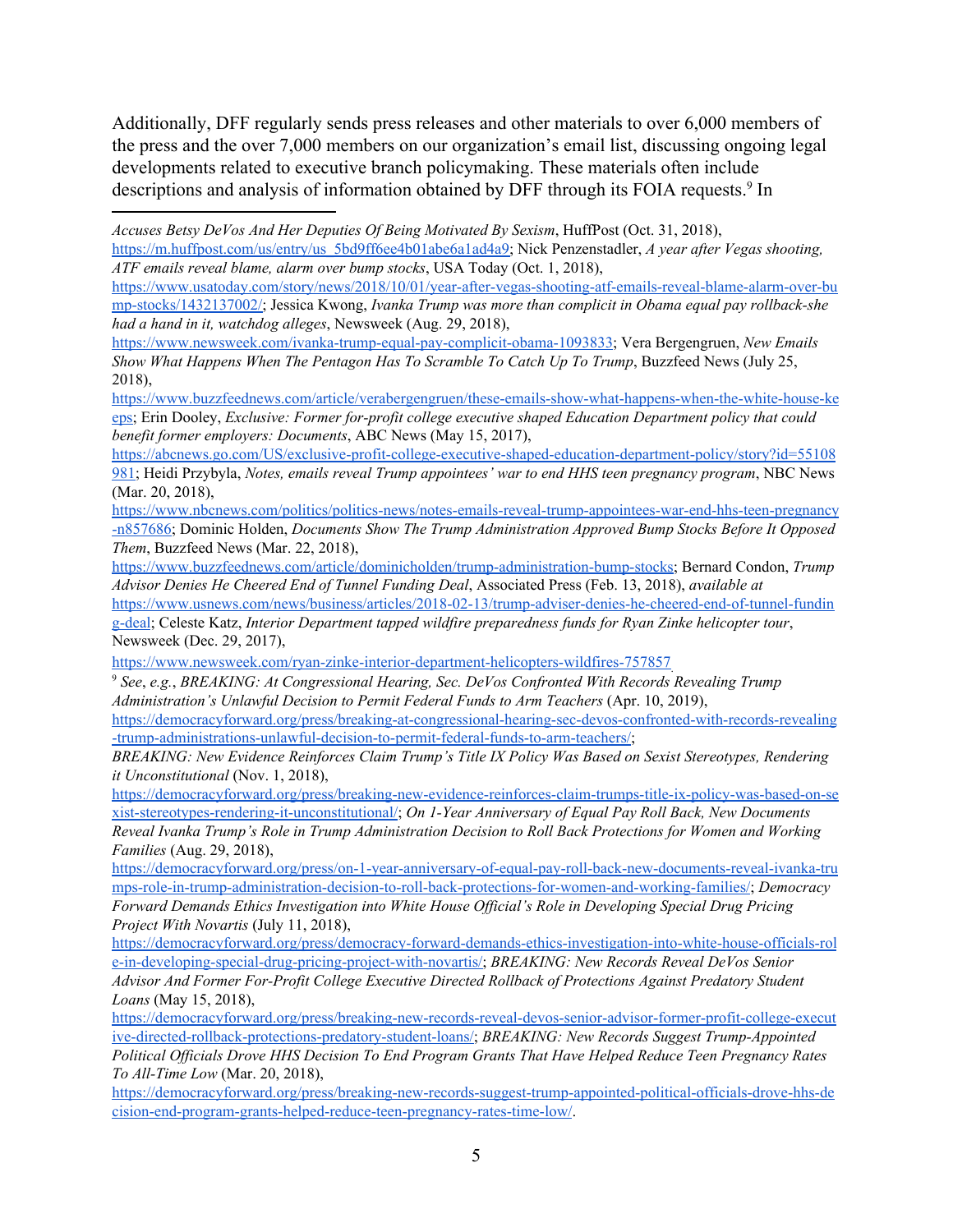addition, DFF operates a verified Twitter account with over 6,000 followers, and frequently uses the account to circulate significant documents received through FOIA requests.<sup>10</sup>

DFF's website also houses a great deal of information obtained through its FOIA requests, accessible to the public at no cost. DFF's website logged over 187,000 pageviews in 2018 alone.

Finally, DFF frequently incorporates documents received through FOIA into related legal actions brought by DFF on behalf of its clients, and in doing so further publicizes documents received by explaining their legal significance.<sup>11</sup>

## *Democracy Forward Foundation is a purely noncommercial requester.*

Democracy Forward Foundation is not filing this Request to further its commercial interest, and any information disclosed by DFF as a result of this FOIA request will be disclosed at no cost. A fee waiver would fulfill Congress's legislative intent in amending FOIA. *See Judicial Watch*, 326 F.3d at 1312 ("Congress amended FOIA to ensure that it be liberally construed in favor of waivers for noncommercial requesters." (quotation marks omitted)).

## *Democracy Forward is a representative of the news media.*

A representative of the news media is one that "publishes or otherwise disseminates information to the public," and in particular one that "gathers information from a variety of sources; exercises a significant degree of editorial discretion in deciding what documents to use and how to organize them; devises indices and finding aids; and distributes the resulting work to the public." *Nat'l Sec. Archive v. US Dep't of Defense*, 880 F.2d 1381, 1387 (D.C. Cir. 1989). Representatives of the news media qualify for a waiver of all fees except "reasonable standard charges for document duplication" as a representative of the news media pursuant to 5 U.S.C. §  $552(a)(4)(A)(ii)(II).$ 

As documented above, DFF extensively disseminates information gathered through FOIA requests to the public, via sharing that information with other news outlets, publishing and sending press releases and other updates to our website and email list, and alerting our followers on social media to new developments in our work, including highlights from documents obtained through FOIA. This process entails a great degree of editorial discretion in deciding which

<sup>&</sup>lt;sup>10</sup> *See*, *e.g.*, the following tweets and tweet threads from @DemocracyFwd:

<https://twitter.com/DemocracyFwd/status/910123899035226112> (Sep. 19, 2017);

<https://twitter.com/DemocracyFwd/status/976991060680462336> (Mar. 22, 2018);

<https://twitter.com/DemocracyFwd/status/996480908877271042> (May 15, 2018);

<https://twitter.com/DemocracyFwd/status/998986714105483264> (May 22, 2018);

<https://twitter.com/DemocracyFwd/status/1022870550769754112> (July 27, 2018);

<https://twitter.com/DemocracyFwd/status/1035144352345903105> (Aug. 30, 2018);

<https://twitter.com/DemocracyFwd/status/1053294640382779392> (Oct. 19, 2018); <https://twitter.com/DemocracyFwd/status/1071105652867690496> (Dec. 7, 2018).

<sup>11</sup> *See*, *e.g.*, Second Amended Complaint for Injunctive Relief at 31, *SurvJustice, Inc., et al. v. DeVos et al.*, No.

<sup>3:18-</sup>cv-00535-JSC (N.D. Cal. Oct. 31, 2018), ECF No. 86, reported on in Klein, *supra* n.8; Memorandum of Law in Support of Plaintiffs' Motion for Preliminary and Permanent Injunction at 14-15, *Healthy Teen Network and Mayor and City Council of Baltimore v. Azar and U.S. Dep't of Health and Human Services*, No. 1:18-cv-00468-CCB (D. Md. Mar. 27, 2018), ECF No. 18-1, reported on in Przybyla, *supra* n.8.